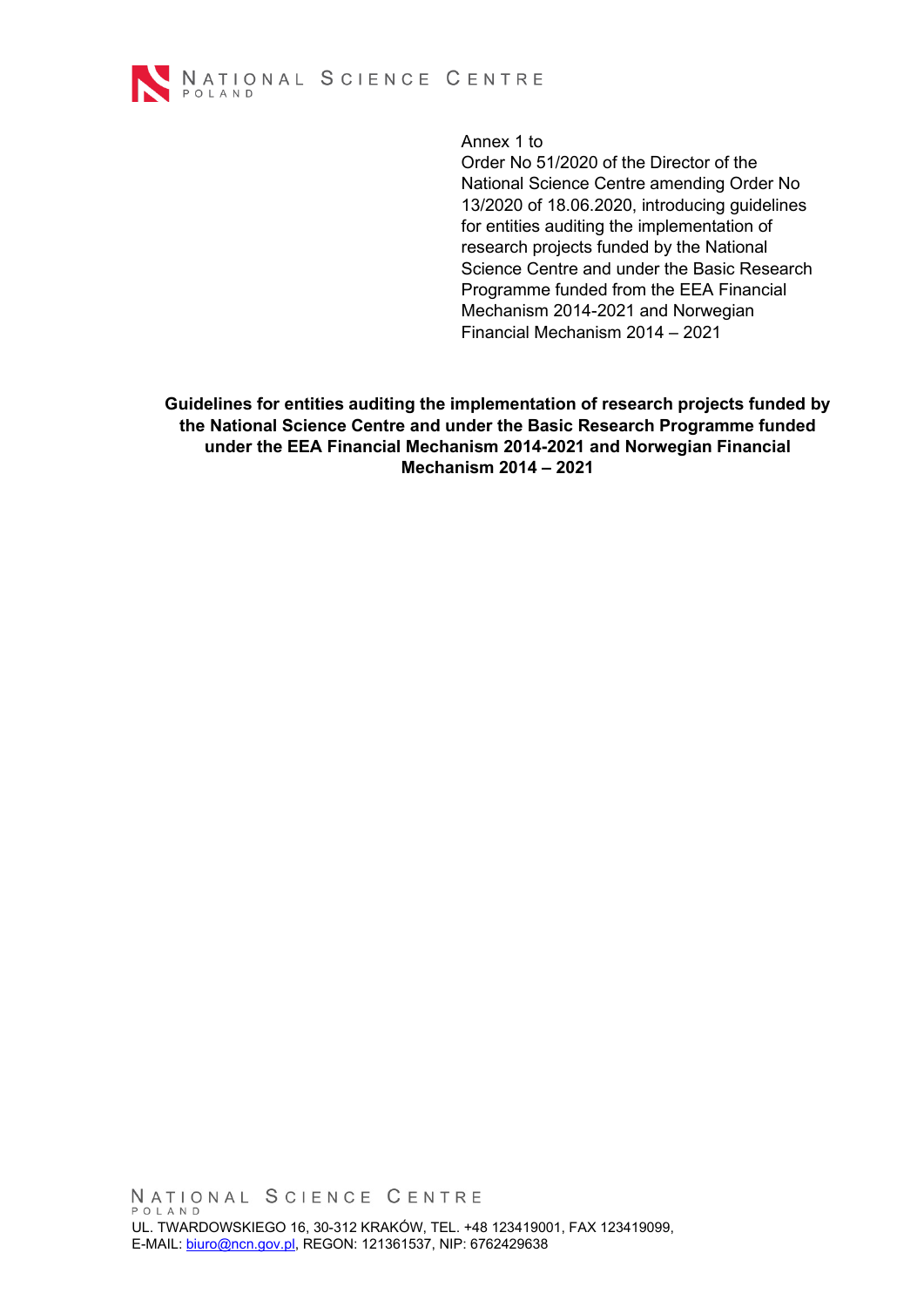

# **Table of contents**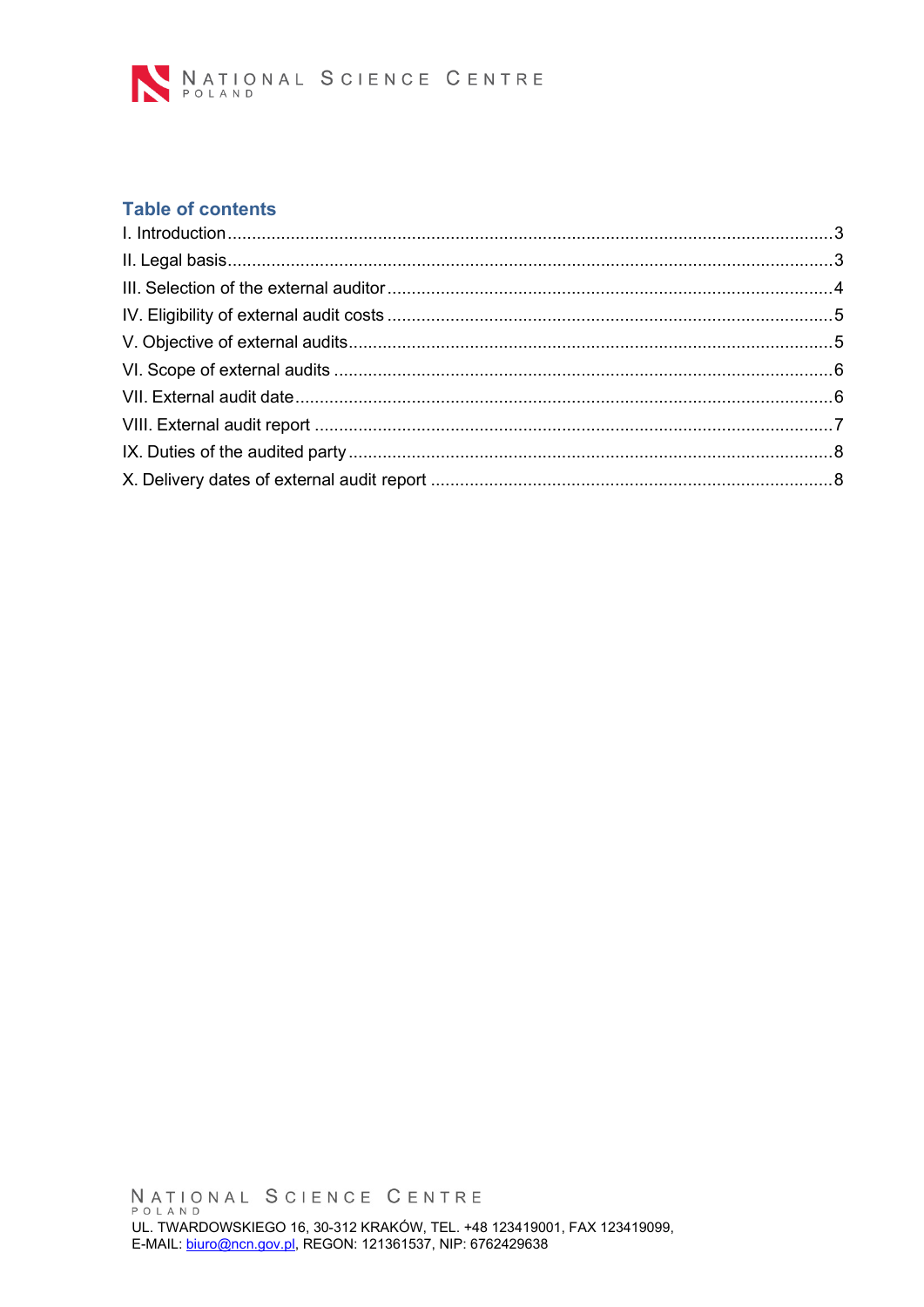

#### <span id="page-2-0"></span>**I. Introduction**

The aim of these *Guidelines* is to specify the detailed terms applicable in preparing and conducting external audits of the implementation of research projects funded by the National Science Centre and under the Basic Research Programme funded under the EEA Financial Mechanism 2014 - 2021 (hereinafter: "EEA FM") and Norwegian Financial Mechanism 2014 – 2021 (hereinafter: "NFM").

The *Guidelines* specify the minimum requirements regarding the manner and procedure of preparing and conducting external audits.

## <span id="page-2-1"></span>**II. Legal basis**

The legal basis for external audits:

- Act on the National Science Centre of 30 April 2010 (consolidated text in Journal of Laws of 2019, item 1384);
- Regulation on the implementation of the Norwegian Financial Mechanism 2014- 2021 adopted by the Norwegian Ministry of Foreign Affairs on 23 September 2016 pursuant to Article 10(5) of the Agreement between the Kingdom of Norway and the European Union on a Norwegian Financial Mechanism for the period 2014- 2021 (hereinafter: "Regulation");
- Regulation on the implementation of the European Economic Area (EEA) Financial Mechanism 2014-2021, adopted by the EEA Financial Mechanism Committee pursuant to Article 10.5 of Protocol 38c to the EEA Agreement on 8 September 2016 and confirmed by the Standing Committee of the EFTA States on 23 September 2016, establishing the Financial Mechanism of the European Economic Area 2014-2021 (hereinafter: "Regulation");
- any guidelines adopted by the Financial Mechanism Committee (hereinafter: "FMC") or Norwegian Ministry of Foreign Affairs (hereinafter: "NMFA");
- any guidelines adopted by the Minister of Investment and Development concerning public procurements under the EEA FM and NFM;
- Basic Research Programme Agreement concluded by the Financial Mechanism Office, Norwegian Ministry of Foreign Affairs and the Ministry of Investment and Development on 7 June 2019;
- Agreement No 2/2019/Badania on the implementation of the Basic Research Programme under the EEA FM 2014-2021 and NFM 2014-2021 and on the Fund for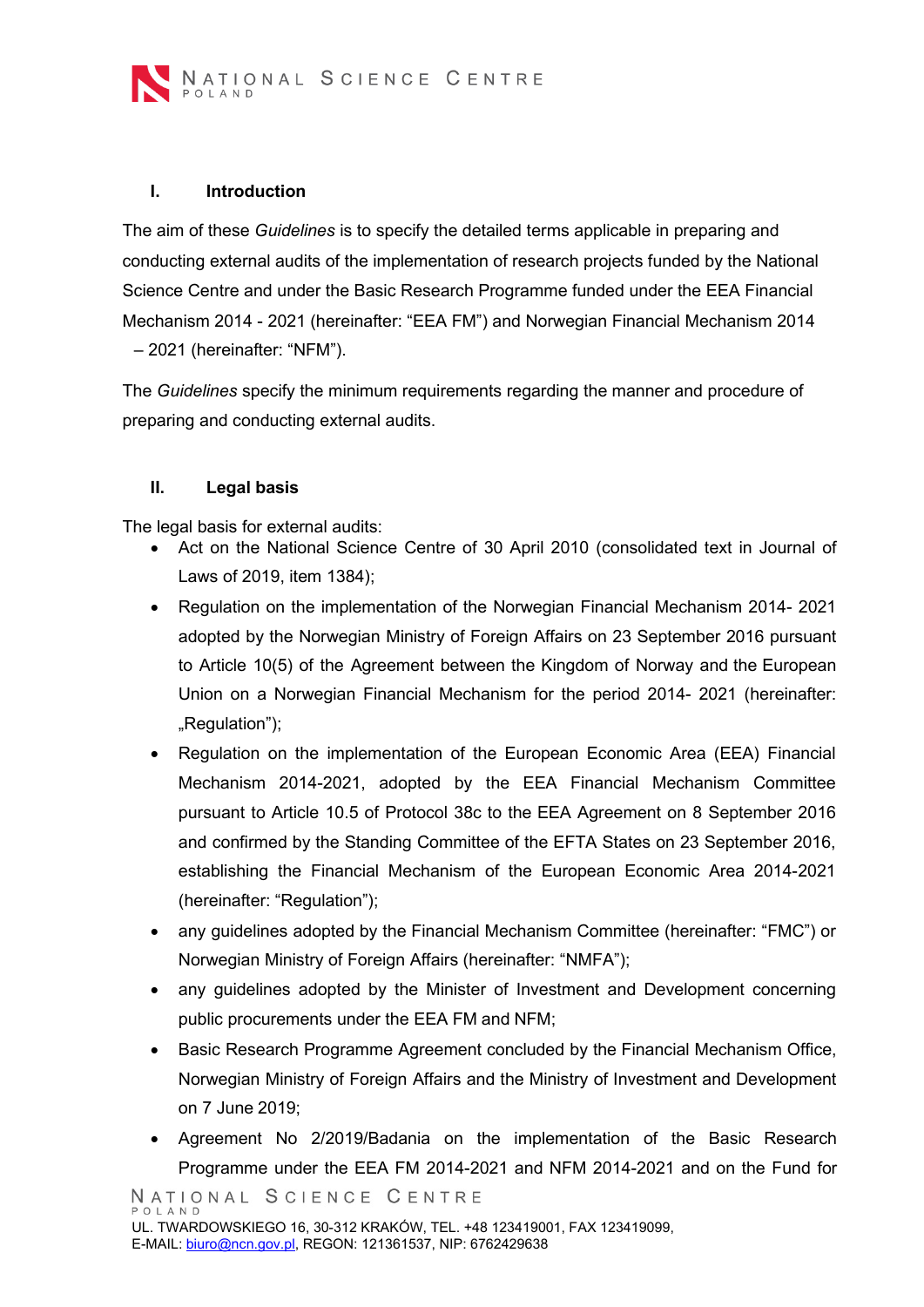

Bilateral Relations under the EEA FM 2014-2021 and NFM 2014-2021, concluded by the Minister of Investment and Development and the National Science Centre on 17 June 2019 (hereinafter: Agreement No 2/2019/Badania); and

<span id="page-3-0"></span>• research project funding agreement.

# **III. Selection of the external auditor**

In the case of research projects funded by the National Science Centre as well as projects funded under the EEA FM and NFM and implemented by the Beneficiary and partners from Poland, the audited party selects an auditor pursuant to the public procurement legislation, including guidelines adopted by the Minister of Investment and Development concerning public procurements under the EEA FM and NFM.

The audit must be carried out by an auditor that:

- meets the terms and conditions laid down in Article 286 of the Act on Public Finance of 27 August 2009 (consolidated text in Journal of Laws of 2019, item 869, as amended);
- is a legal person or organisational entity without legal personality that employs, for the purposes of performing an audit, persons who meet the terms and conditions laid down in Article 286 of the Act on Public Finances of 27 August 2009 (consolidated text in Journal of Laws of 2019, item 869, as amended);

An auditor cannot be:

- a subsidiary of the audited party;
- an entity that has audited the financial statement of the audited party within 3 years of the audit.

The external auditor and persons involved in the audit must be impartial and independent of the audited party. A written declaration stating whether there exist circumstances that may compromise the impartiality must be presented by both the external auditor and persons conducting the audit on their behalf.

The auditor is bound by the confidentiality obligation and must not breach secrecy of the audited parties arising under the unfair competition provisions

The auditor must provide the Director of the National Science Centre and persons authorised thereby with information within the scope of the audit.

The auditor stores the external audit documentation for 5 years of the end of the year in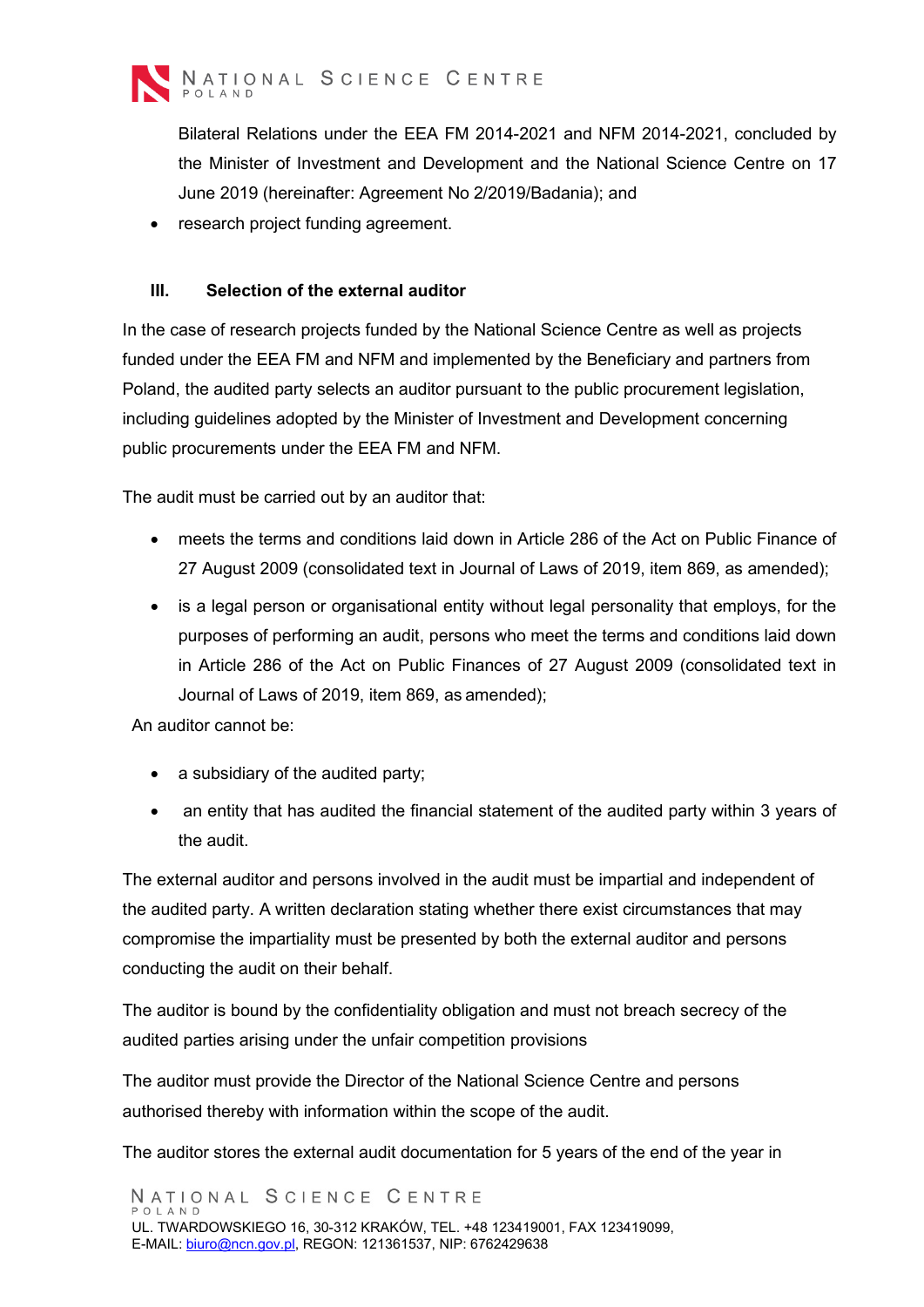

which the audit has been conducted.

In the case of research projects funded under the EEA FM and NFM and implemented by the Beneficiary Countries, the audit is conducted by an independent auditor or competent and impartial public officer who is appropriately qualified to conduct audits as such. Pursuant to the guidelines concerning financial management and reporting under the EEA FM and NFM 2014-2021, such public officer must be confirmed by the competent national authorities as having the budget and ability to conduct a financial audit of the entity that bears the costs. Such public officer must be impartial, i.e. must not be involved in the drafting of financial statements (reports).

# <span id="page-4-0"></span>**IV. Eligibility of external audit costs**

In the case of projects funded by the National Science Centre, the external audit costs are borne by the audited party. For projects recommended for funding under calls 1 to 16, the audit costs do not constitute eligible costs (they cannot be financed as direct costs or indirect costs), whereas starting from the 17<sup>th</sup> edition of the calls, the external audit costs can be paid for from the pool allocated for indirect costs or from the audited party's funds.

In the case of research projects funded under the EEA FM and NFM, the external audit costs constitute eligible costs provided that they meet all terms concerning the eligibility of costs laid down in the research project funding agreement. The external audit costs should be paid for from the pool allocated for direct costs.

## <span id="page-4-1"></span>**V. Objective of external audits**

In the case of research projects funded by the National Science Centre and under the EEA FM and NFM and implemented by the Beneficiary Country, partners from Poland and Donor States, the external audits are conducted in order to verify financial aspects of project implementation and secure an auditor's opinion $^{\text{\tiny{\text{1}}}}$  $^{\text{\tiny{\text{1}}}}$  $^{\text{\tiny{\text{1}}}}$ , particularly with regard to:

- 1. conformity of project implementation with the funding proposal, decision and/or the funding agreement, primarily in terms of evaluation of the eligibility of costs incurred;
- 2. credibility of figures and descriptions in the documents related to the project; and
- 3. keeping proper accounting records of economic operations, separate for a given project.

<span id="page-4-2"></span><sup>&</sup>lt;sup>1</sup> In the case of research projects funded under the EEA FM and NFM, a "certificate".<br>N A T I O N A L S C I E N C E C E N T R E POLAND

UL. TWARDOWSKIEGO 16, 30-312 KRAKÓW, TEL. +48 123419001, FAX 123419099, E-MAIL: [biuro@ncn.gov.pl, R](mailto:biuro@ncn.gov.pl)EGON: 121361537, NIP: 6762429638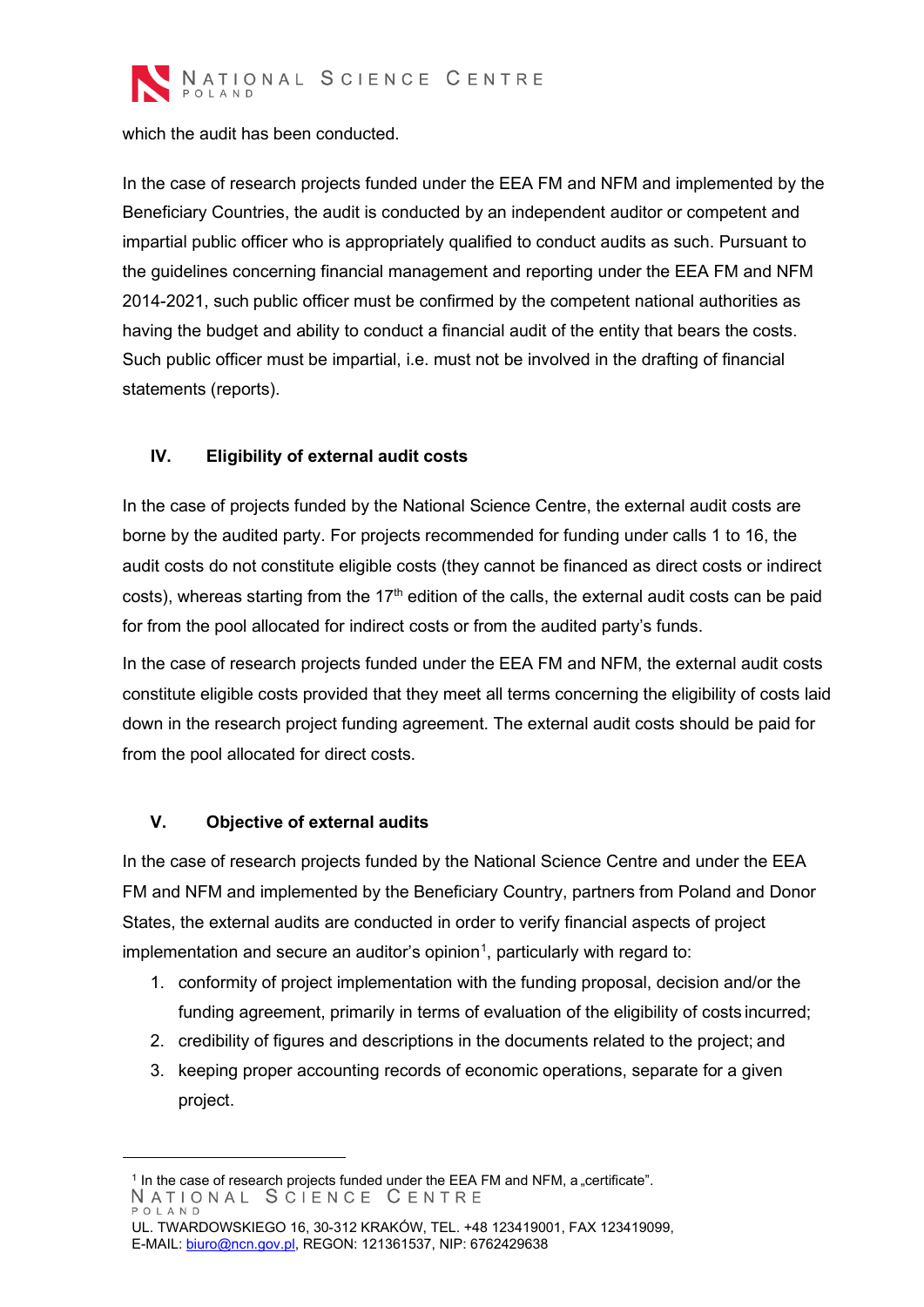

NATIONAL SCIENCE CENTRE

## <span id="page-5-0"></span>**VI. Scope of external audits**

In the case of research projects funded by the National Science Centre as well as projects funded under the EEA FM and NFM and implemented by the Beneficiary Country, partners from Poland and Donor States, an external audit should primarily involve an analysis of the documentation and the procedures of internal control with regard to transfer and settlement of the funding received, the procedures of approving the eligible expenditures in terms of their eligibility and proper accounting, and with regard to the reporting on the project, with special reference to the implementation of the terms of the research project funding agreement. The audit should verify the expenditures that has been incurred according to a sample defined based on the auditor's professional judgement, allowing the party responsible for the external audit to issue a binding opinion<sup>[2](#page-5-2)</sup> and draft a report within the scope.

An external audit should involve verification of the following areas:

- 1. conformity of the project with the funding agreement, including the eligibility of the expenditures incurred;
- 2. correct accounting of the expenditures incurred for project implemented project, their eligibility, manner of accounting and keeping accounting records separate for a given project;
- 3. payment of project expenditures;
- 4. credibility and timeliness of the project implementation reports;
- 5. manner of storing and securing the project documentation;
- 6. respect applicable national and EU law, including legislation on accounting, public procurement and public finances, including fiscal discipline;
- 7. functioning of the internal control system with regard to the project implementation, including the project implementation monitoring method; and
- 8. implementation of the conclusions and recommendations from earlier controls and audits.

#### <span id="page-5-1"></span>**VII. External audit date**

In the case of research projects funded by the National Science Centre, an external audit begins before 70 per cent of the expenditures planned in the project have been incurred, and

<span id="page-5-2"></span><sup>&</sup>lt;sup>2</sup> In the case of research projects funded under the EEA FM and NFM, a "certificate"<br>
N A T I O N A L S C I E N C E C E N T R E POLAND

UL. TWARDOWSKIEGO 16, 30-312 KRAKÓW, TEL. +48 123419001, FAX 123419099, E-MAIL: [biuro@ncn.gov.pl, R](mailto:biuro@ncn.gov.pl)EGON: 121361537, NIP: 6762429638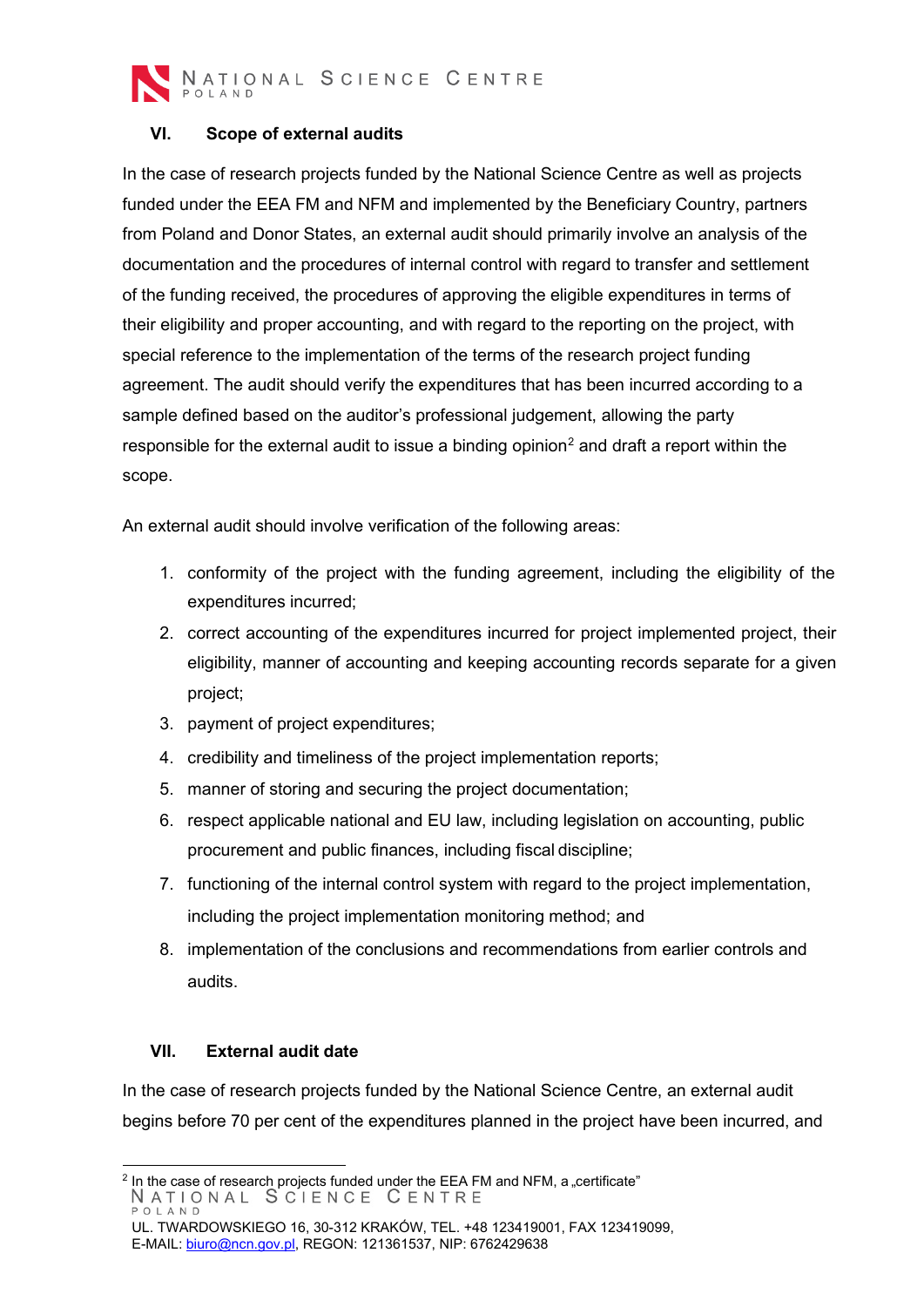

ends before the final report on project implementation is submitted. An external audit begins after 50 per cent of the expenditures (direct costs and indirect costs) planned in the project have been incurred and covers the period from the day of approval of the eligibility of expenditures to the final day of the closed reference period defined on a monthly basis, preceding the launch date of the audit.

In their reports from external audit, the auditors should include information on the percentage of the funding used in the project in the period covered by the audit.

In the case of research projects funded under the EEA FM and NFM, the external audit of research projects shall cover the period from the date the funding decision becomes final until the date of completion of the research project, subject to the funding agreement. The external audit of research projects shall be performed on the basis of a sample selected from 100 per cent of eligible costs that have been incurred.

## <span id="page-6-0"></span>**VIII. External audit report**

Based on the collected evidence, the auditor drafts an external audit report, including the opinion[3](#page-6-1) referred to in Point V of the *Guidelines.*

The external audit report must include:

- 1. date of report;
- 2. name and address of the audited party;
- 3. name and title of the project;
- 4. declaration, by the auditing party as well as persons conducting the external audit, stating that they are independent of the audited party;
- 5. names, surnames and powers of the auditors;
- 6. objectives of the audit;
- 7. personal and material scope of the audit;
- 8. dates on which the audit was conducted;
- 9. concise description of the audited party's actions within the scope of the audit;
- 10. evaluation of the adequacy and effectiveness of the management and control system used by the audited party within the scope of the audit;
- 11. information on the method of selection and size of the sample; and
- 12. presentation of the auditor's findings in the areas referred to in point VI hereof;
- 13. identification of the irregularities and/or shortcomings found in the implementation of

<span id="page-6-1"></span> $3$  In the case of research projects funded under the EEA FM and NFM, a "certificate". NATIONAL SCIENCE CENTRE POLAND

UL. TWARDOWSKIEGO 16, 30-312 KRAKÓW, TEL. +48 123419001, FAX 123419099, E-MAIL: [biuro@ncn.gov.pl, R](mailto:biuro@ncn.gov.pl)EGON: 121361537, NIP: 6762429638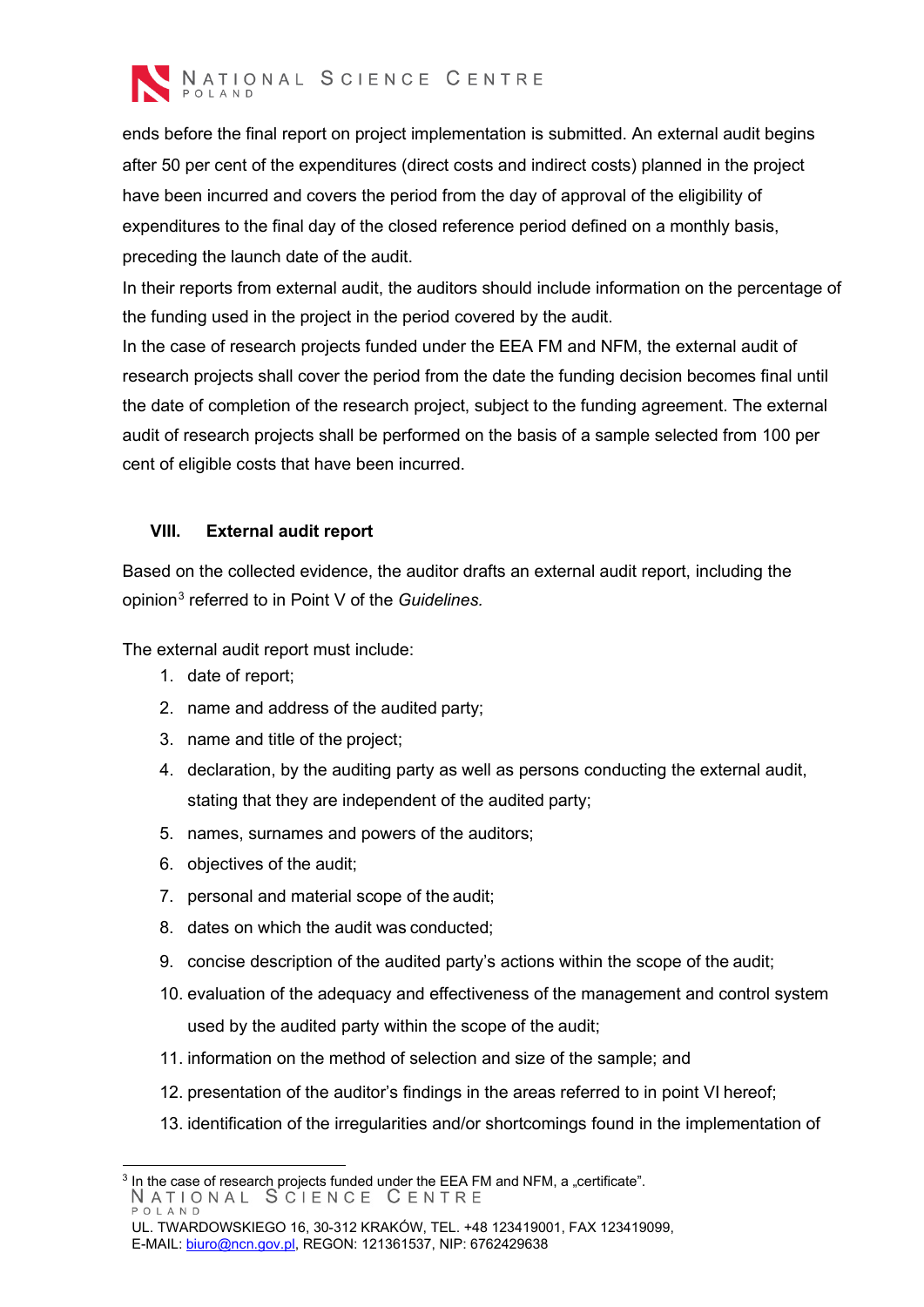

the audited project and analysis of its causes and effects;

- 14. recommendations regarding removal of the irregularities and/or shortcomings found in the implementation of the audited project; and
- 15. auditors' signatures, and should the auditor be a legal person or an organisational entity without legal personality – the entity's name.

#### <span id="page-7-0"></span>**IX. Duties of the audited party**

It is a duty of the audited party to provide the auditors with conditions necessary for an efficient audit, in particular:

- 1. provide, without delay, documents as requested, certify their copies as "true copies," and provide extracts, collations and printouts from the same, to the extent necessary for the audit's objectives to be fulfilled.
- 2. provide timely written and spoken explanations in matters related to the audit, and
- 3. make available necessary technical devices, provide access to the Internet and, if possible, a separate room for work, with appropriate equipment.

#### <span id="page-7-1"></span>**X. Delivery dates of external audit report**

In the case of research projects funded by the National Science Centre, the auditor delivers the external audit report to the audited party within 7 days of concluding the audit. The audited party delivers a copy of the report to the National Science Centre, optionally supported with a position paper on the findings included in the report, within 21 days of receiving the report. The report on the conducted audit should not be stored by the audited party until the end of the project implementation, to be sent in alongside the final report on project implementation: the document should be delivered to the National Science Centre immediately upon its receipt from the auditor.

In the case of research projects funded under the EEA FM and NFM and implemented by the Beneficiary Country and partners from Poland, the auditor delivers the external audit report to the audited party within 7 days of concluding the audit. In the case of research projects funded under the EEA FM and NFM and implemented by the Donor States, a partner from the Donor State delivers the external audit report to the Beneficiary immediately upon it has been drafted. The Beneficiary must deliver a full set, i.e. opinion<sup>[4](#page-7-2)</sup> and external audit report of the project drafted by the Beneficiary Country and the Polish partners as well as report on the

<span id="page-7-2"></span> $4$  In the case of research projects funded under the EEA FM and NFM, a "certificate". NATIONAL SCIENCE CENTRE POLAND

UL. TWARDOWSKIEGO 16, 30-312 KRAKÓW, TEL. +48 123419001, FAX 123419099, E-MAIL: [biuro@ncn.gov.pl, R](mailto:biuro@ncn.gov.pl)EGON: 121361537, NIP: 6762429638